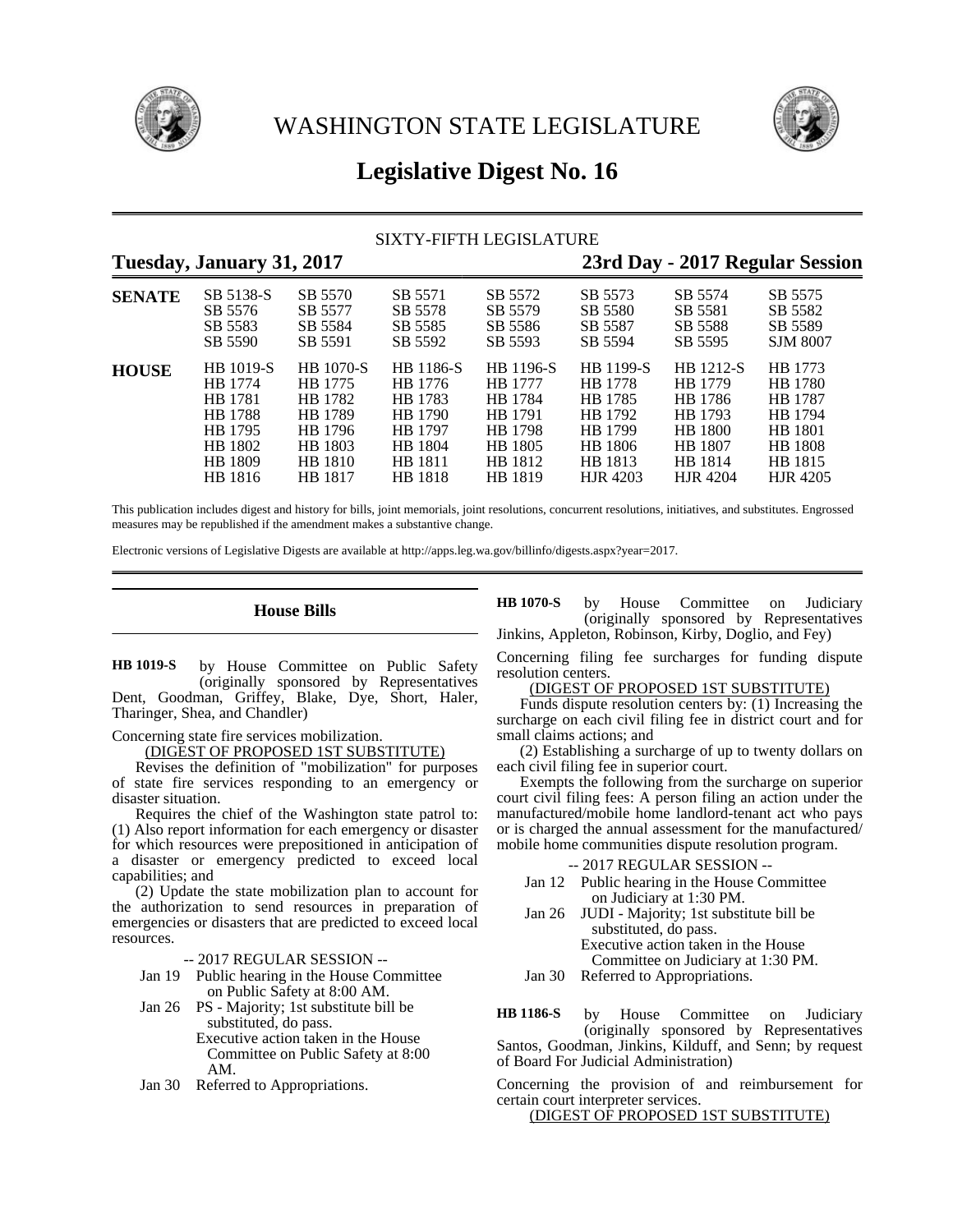Addresses the appointment of and reimbursement for certain court interpreter services.

- -- 2017 REGULAR SESSION --
- Jan 19 Public hearing in the House Committee on Judiciary at 1:30 PM.
- Jan 26 JUDI Majority; 1st substitute bill be substituted, do pass. Minority; do not pass. Minority; without recommendation. Executive action taken in the House Committee on Judiciary at 1:30 PM.
- Jan 30 Referred to Appropriations.

by House Committee on Judiciary (originally sponsored by Representatives Goodman, Rodne, Jinkins, Kilduff, McBride, and Barkis) **HB 1196-S**

Modifying the process for prevailing parties to recover judgments in small claims court.

(DIGEST OF PROPOSED 1ST SUBSTITUTE)

Revises small claims court provisions with regard to the process for prevailing parties to recover judgments in the court.

- -- 2017 REGULAR SESSION --
- Jan 18 Public hearing in the House Committee on Judiciary at 8:00 AM.
- Jan 26 JUDI Majority; 1st substitute bill be substituted, do pass. Executive action taken in the House Committee on Judiciary at 1:30 PM.

Jan 30 Referred to Appropriations.

by House Committee on Judiciary (originally sponsored by Representatives Irwin, Jinkins, Goodman, Rodne, Hayes, Muri, Frame, Stokesbary, and Stambaugh) **HB 1199-S**

Allowing youth courts to have jurisdiction over transit infractions.

### (DIGEST OF PROPOSED 1ST SUBSTITUTE)

Gives a youth court jurisdiction over transit infractions alleged to have been committed by sixteen or seventeen year old juveniles.

-- 2017 REGULAR SESSION --

- Jan 18 Public hearing in the House Committee on Judiciary at 8:00 AM.
- Jan 26 JUDI Majority; 1st substitute bill be substituted, do pass. Executive action taken in the House Committee on Judiciary at 1:30 PM.
- Jan 30 Referred to Rules 2 Review.

by House Committee on Commerce & Gaming (originally sponsored by Representative Blake) **HB 1212-S**

Concerning the possession and transfer of marijuana, marijuana plants, useable marijuana, marijuana-infused products, and marijuana concentrates.

(DIGEST OF PROPOSED 1ST SUBSTITUTE)

Modifies marijuana provisions regarding the possession, transfer, delivery, and/or personal product testing of marijuana, marijuana plants, useable marijuana,

marijuana-infused products, and/or marijuana concentrates.

- -- 2017 REGULAR SESSION --
- Jan 23 Public hearing in the House Committee on Commerce & Gaming at 1:30 PM.
- Jan 26 COG Majority; 1st substitute bill be substituted, do pass. Executive action taken in the House Committee on Commerce & Gaming at 9:00 AM.
- Jan 30 Referred to Rules 2 Review.

by Representatives Pettigrew, Robinson, and Blake; by request of Department of Agriculture **HB 1773**

Concerning device registration, civil penalties, and service agent registration for the weights and measures program.

Modifies weights and measures program provisions regarding device registration, civil penalties, and service agent registration.

-- 2017 REGULAR SESSION --

Jan 30 First reading, referred to Agriculture & Natural Resources (Not Officially read and referred until adoption of Introduction report).

by Representatives Griffey, MacEwen, Pike, Blake, J. Walsh, Dent, and Holy **HB 1774**

Authorizing new development outside of urban growth boundaries.

Establishes the environmental protection land exchange act.

Authorizes local governments, that are within rural counties, to designate and permit development on parcels of property outside of urban growth areas, to urban levels of service, without expanding the urban growth areas if certain square footage requirements are met.

States that nothing in this act authorizes the growth management hearings board to hear petitions alleging noncompliance with this act.

-- 2017 REGULAR SESSION --

Jan 30 First reading, referred to Environment (Not Officially read and referred until adoption of Introduction report).

by Representatives Van Werven, Shea, McCabe, Hargrove, Short, Koster, Buys, McCaslin, Volz, Kraft, Barkis, Rodne, MacEwen, Klippert, McDonald, Young, Pike, Holy, and Muri **HB 1775**

Enacting the Washington pain capable unborn child protection act.

Establishes the Washington pain capable unborn child protection act.

Prohibits, except in the case of a medical emergency or fetal anomaly, an abortion from being performed unless the physician performing the abortion has first made a determination of the probable postfertilization age of the unborn child or relied upon a determination made by another physician.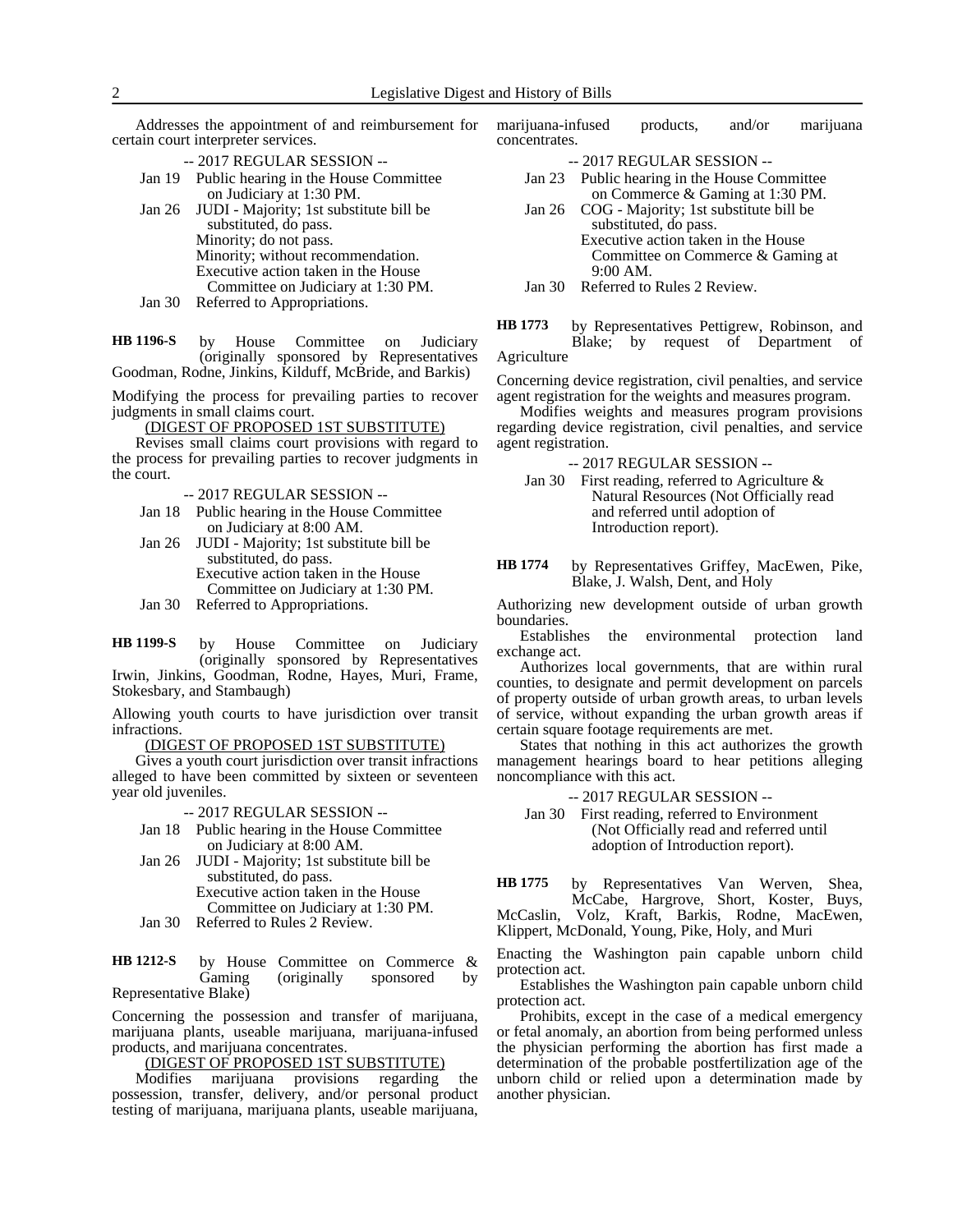Requires a hospital or health care facility, in which an abortion is performed, to report specific information to the department of health.

Requires the department of health to issue a public report providing statistics for the previous calendar year compiled from the submitted reports covering that year.

-- 2017 REGULAR SESSION --

Jan 30 First reading, referred to Health Care & Wellness (Not Officially read and referred until adoption of Introduction report).

by Representatives Van Werven, Shea, Young, Koster, Hargrove, Taylor, Smith, and Rodne **HB 1776**

Addressing the use of potassium chloride or digoxin in medical procedures.

Requires a hospital or health care facility, in which an abortion is performed, to report to the department of health whether an intrafetal injection was used in an attempt to induce fetal demise, such as intrafetal potassium chloride or digoxin.

-- 2017 REGULAR SESSION --

Jan 30 First reading, referred to Health Care & Wellness (Not Officially read and referred until adoption of Introduction report).

by Representatives Kagi, Johnson, Doglio, Dent, Ryu, MacEwen, Senn, Farrell, Nealey, Ortiz-Self, McBride, Macri, Fey, Slatter, and Jinkins **HB 1777**

Concerning the financing of early learning facilities.

Creates the early learning facilities revolving account.

Requires the department of early learning, in consultation with stakeholders, to review existing licensing standards related to facility requirements to eliminate potential barriers to licensing.

Requires the department of commerce to: (1) In consultation with the department of early learning, oversee the early learning facilities revolving account;

(2) Act as the lead state agency for early learning facilities grant and loan program development;

(3) Expend money from the account to provide state matching funds for grants or loans to provide classrooms necessary for children to participate in the early childhood education and assistance program and working connections child care;

(4) Monitor performance of the grant and loan program; and

(5) Convene a committee of early learning facilities experts to advise the department regarding the prioritization methodology of grant applications for certain projects.

Provides a list of: (1) Activities eligible for funding through the account; and

(2) Organizations eligible to receive grants or loans.

Provides that sections 3 through 10 of this act are null and void if appropriations are not approved.

-- 2017 REGULAR SESSION --

Jan 30 First reading, referred to Early Learning & Human Services (Not Officially read and referred until adoption of Introduction report).

by Representatives Stonier, Dolan, Orwall, Peterson, Sawyer, Doglio, Gregerson, Harris, Stanford, Chapman, Kloba, Riccelli, Kilduff, Robinson, Lytton, Fitzgibbon, Ortiz-Self, Kagi, Hudgins, Ryu, McBride, Farrell, Macri, Ormsby, Bergquist, Fey, Frame, Slatter, Jinkins, Santos, and Pollet **HB 1778**

Providing for a simple majority of voters voting to authorize school district bonds.

Allows a simple majority of voters voting to authorize school district bonds.

Takes effect if the proposed amendment to Article VII, section 2 and Article VIII, section 6 of the state Constitution (S-0426/17) providing for a simple majority of voters voting to authorize school district bonds is approved by the voters at the next general election and certified by the secretary of state.

-- 2017 REGULAR SESSION --

Jan 30 First reading, referred to Education (Not Officially read and referred until adoption of Introduction report).

by Representatives Muri, Gregerson, Orwall, Riccelli, Kilduff, Hudgins, Fitzgibbon, Appleton, McBride, Sells, Ormsby, Bergquist, Fey, Slatter, Jinkins, and Santos **HB 1779**

Providing for a simple majority of voters voting to authorize school district bonds at general elections.

Allows the authorization of school district levies and bonds at general elections by a simple majority vote.

Takes effect if the proposed amendment to Article VII, section 2 and Article VIII, section 6 of the state Constitution, providing for a simple majority of voters voting at an election to authorize school district levies and bonds at general elections, is approved by the voters at the next general election and certified by the secretary of state.

-- 2017 REGULAR SESSION --

Jan 30 First reading, referred to Education (Not Officially read and referred until adoption of Introduction report).

by Representatives Kirby and Manweller **HB 1780**

Concerning employment laws regarding transportation contractors, including the definition of "truck."

Exempts the following from the definition of "worker" for purposes of the state industrial insurance act: A person operating a truck, as "truck" is defined in RCW 46.04.653, which he or she owns, and which is leased to a motor carrier or for which he or she provides services as a licensed motor carrier to a freight broker.

#### -- 2017 REGULAR SESSION --

Jan 30 First reading, referred to Labor & Workplace Standards (Not Officially read and referred until adoption of Introduction report).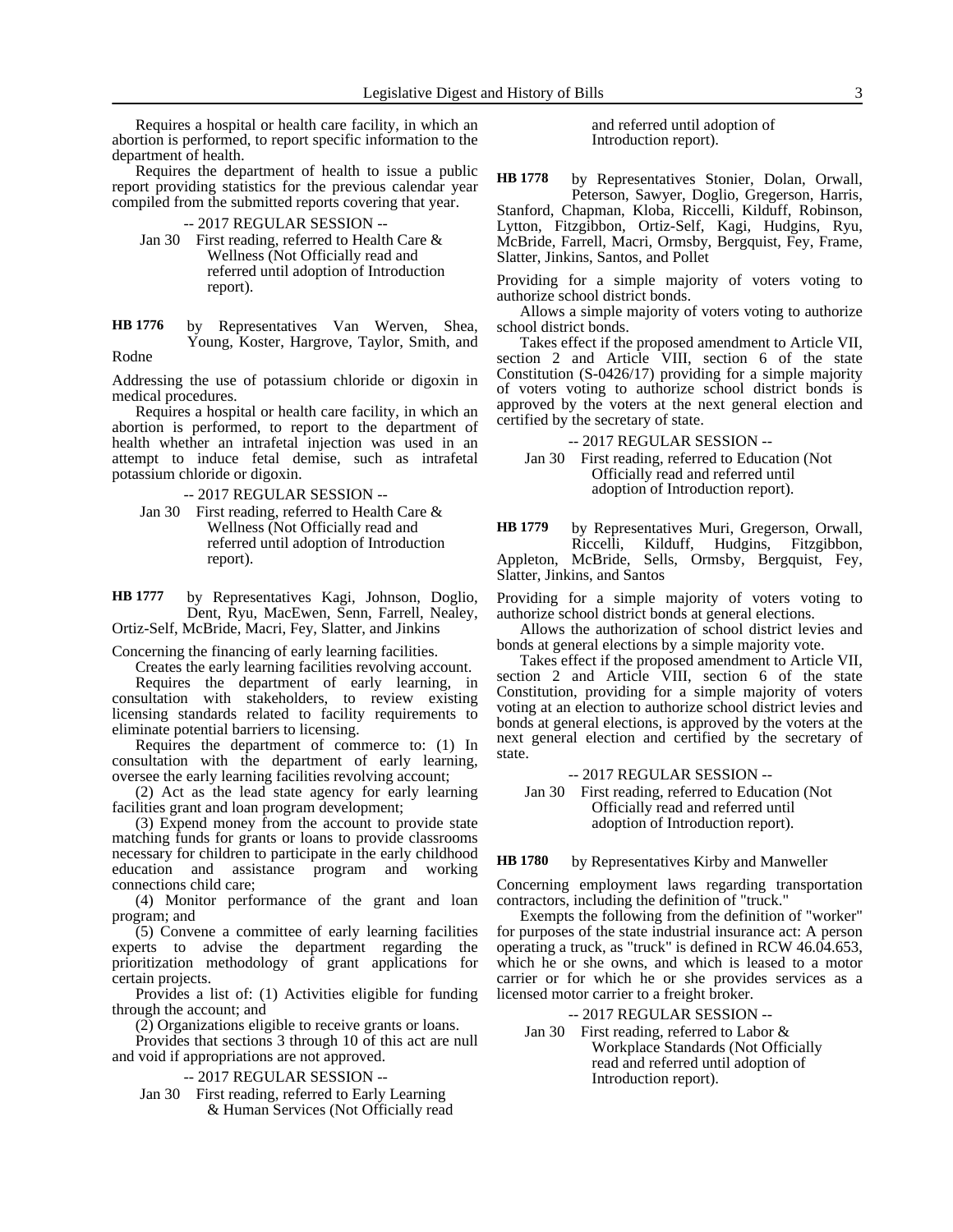4 Legislative Digest and History of Bills

by Representatives Kloba, Lovick, and Macri **HB 1781**

Requiring composting and recycling in public schools. Requires public schools to offer students the

opportunity to compost their food waste and to recycle. Requires the state to provide: (1) Free pickup of compost; and

(2) Bins and compost bags for public schools.

-- 2017 REGULAR SESSION --

- Jan 30 First reading, referred to Education (Not Officially read and referred until adoption of Introduction report).
- by Representatives Stonier, Harris, Cody, Schmick, and Caldier **HB 1782**

Concerning dental laboratories.

Requires a dental laboratory that is operating, doing business, or intending to operate or do business in this state to register with the state dental quality assurance commission and pay a fee.

-- 2017 REGULAR SESSION --

Jan 30 First reading, referred to Health Care & Wellness (Not Officially read and referred until adoption of Introduction report).

by Representatives Holy, Goodman, Hansen, Hayes, Stokesbary, Senn, Orwall, Kagi, Appleton, Kilduff, Rodne, Jinkins, Taylor, Shea, Tharinger, Frame, Fitzgibbon, Bergquist, Fey, Macri, Ryu, Doglio, Pellicciotti, Peterson, Santos, Reeves, Kloba, Robinson, Stanford, Hudgins, McBride, Ormsby, and Pollet **HB 1783**

Concerning legal financial obligations.

Addresses legal financial obligations.

Eliminates the accrual of interest on certain nonrestitution portions of legal financial obligations.

Prohibits a court from imposing costs on a defendant who is indigent at the time of sentencing.

-- 2017 REGULAR SESSION --

Jan 30 First reading, referred to Judiciary (Not Officially read and referred until adoption of Introduction report).

by Representatives Smith, Kagi, Hayes, Lytton, and Macri **HB 1784**

Concerning creation of a certified child safety policy.

Requires the department of health to: (1) Contract with a child safety certification provider to develop a certified child safety policy for all youth recreational organizations; and

(2) Select a five county pilot program and collaborate with the provider and local governments in that five county region to ensure that all local government youth recreational organizations have established and implemented a certified child safety policy.

Encourages youth recreational organizations to work with the provider to establish a certified child safety policy.

-- 2017 REGULAR SESSION --

Jan 30 First reading, referred to Early Learning & Human Services (Not Officially read and referred until adoption of Introduction report).

by Representatives Hudgins, Dolan, and Jinkins **HB 1785**

Standardizing the administration of elections.

Requires the secretary of state to: (1) In conjunction with the Washington state association of county auditors, develop a uniform ballot format to be used by each county;

(2) In consultation with the department of enterprise services and with county auditors, develop a master contract for vote tallying equipment for purchase by counties;

(3) In consultation with county auditors: (a) Establish voter registration standards by which county election officials must manage new and existing voter registrations; and (b) develop and publish mandatory voting system maintenance and replacement standards.

(4) Convene and facilitate a work group to review voter registration practices; and

(5) Conduct a comprehensive survey of voting systems in use in each county.

Requires a county auditor or county council to establish an equipment replacement fund that must be used explicitly to replace vote tallying equipment.

Requires the county auditors to: (1) Ensure that a minimum of one permanent ballot drop box is available for every fifteen thousand county residents; and

(2) Determine the location of each ballot drop box.

Requires a county to be in full compliance with the voting system maintenance and replacement standards published by the secretary of state.

-- 2017 REGULAR SESSION --

Jan 30 First reading, referred to State Government, Elections & Information Technology (Not Officially read and referred until adoption of Introduction report).

by Representatives Appleton, Kraft, Doglio, Hudgins, and Ormsby; by request of Office of the Chief Information Officer **HB 1786**

Increasing membership of the state interoperability executive committee in order to foster interoperability.

Changes the composition of the state interoperability executive committee.

-- 2017 REGULAR SESSION --

Jan 30 First reading, referred to State Government, Elections & Information Technology (Not Officially read and referred until adoption of Introduction report).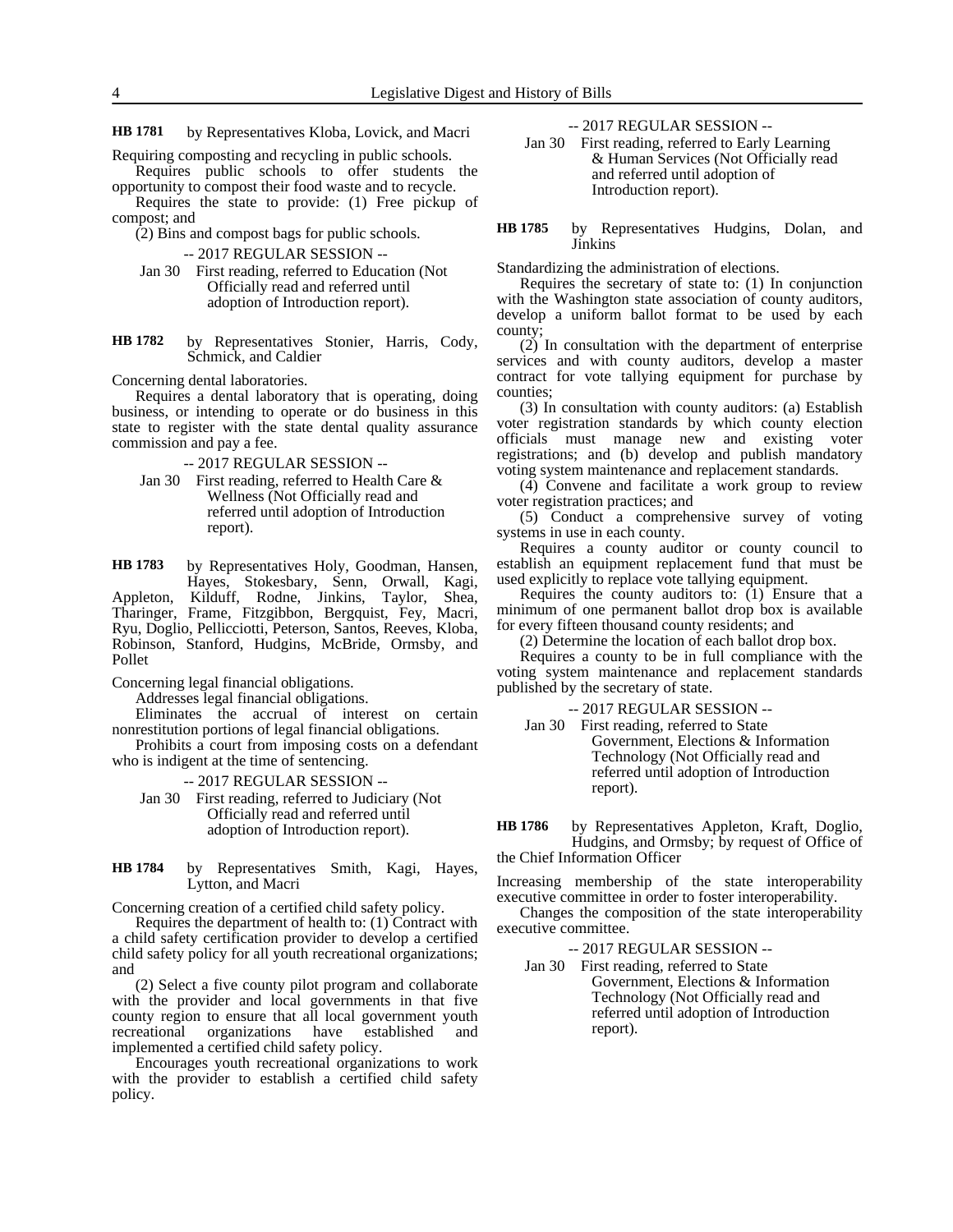by Representatives Hudgins, Koster, Appleton, Doglio, Kraft, and Ormsby; by request of Office of the Chief Information Officer **HB 1787**

Providing oversight of the state procurement and contracting for information technology goods and services.

Requires the department of enterprise services to consult with the office of the state chief information officer when it makes information technology goods and services available to ensure consistency with standards and policies to govern information technology as established by the office.

Requires the following to be coordinated with and/or approved by the office:  $(1)$  Cooperative purchasing for information technology goods and services; and

(2) The delegation of authority to an agency for the purchase of information technology goods and services.

Authorizes the office to change or withdraw the delegated authority for the purchase of information technology goods and services.

-- 2017 REGULAR SESSION --

Jan 30 First reading, referred to State Government, Elections & Information Technology (Not Officially read and referred until adoption of Introduction

report).

by Representatives Hargrove, Muri, McCaslin, and Volz **HB 1788**

Concerning no required psychotropic medication use for students.

Requires each school district board of directors to adopt a policy that prohibits school staff from denying a student access to programs or services because the parent or guardian of the student has refused to place the student on psychotropic medication.

Prohibits school staff from requiring a student to undergo psychological screening unless the parent or guardian gives prior written consent.

Prohibits a child from being taken into custody solely on the grounds that the child's parent or guardian refuses to consent to the administration of a psychotropic medication to the child.

-- 2017 REGULAR SESSION --

Jan 30 First reading, referred to Education (Not Officially read and referred until adoption of Introduction report).

by Representatives Jinkins, Pettigrew, Frame, Stambaugh, Ortiz-Self, Fitzgibbon, Macri, Ormsby, and Gregerson **HB 1789**

Concerning rehabilitated offenders.

Creates the community review board within the office of the governor to review incarcerated offenders for possible early release after twenty years of confinement.

Authorizes an offender, convicted of and incarcerated for one or more crimes, to petition the community review board for early release after serving at least twenty years of total confinement.

Requires the governor to review each decision of the community review board to approve or deny a petition for release.

Requires the sentencing guidelines commission to contract for the services of an external consultant to evaluate the state's sentencing laws and practices.

### -- 2017 REGULAR SESSION -- Jan 30 First reading, referred to Public Safety (Not Officially read and referred until adoption of Introduction report).

by Representatives Lovick, Dent, Kagi, Frame, and Jinkins; by request of Department of Social and Health Services **HB 1790**

Concerning dependency petitions where the department of social and health services is the petitioner.

Requires paid probation officers to determine if a dependency petition is reasonably justifiable except where the department of social and health services is the petitioner.

-- 2017 REGULAR SESSION --

Jan 30 First reading, referred to Early Learning & Human Services (Not Officially read and referred until adoption of Introduction report).

by Representatives Senn, Dent, Kagi, Doglio, Stanford, McBride, Ormsby, Fey, and Jinkins; by request of Department of Social and Health Services **HB 1791**

Authorizing the department of social and health services to assess and offer services to child sex trafficking victims.

Authorizes the department of social and health services to assess and offer services to children it identifies as victims of sex trafficking and victims of severe forms of trafficking in persons.

-- 2017 REGULAR SESSION --

Jan 30 First reading, referred to Early Learning & Human Services (Not Officially read and referred until adoption of Introduction report).

by Representatives Kagi and Ormsby; by request of Department of Social and Health **HB 1792**

Services

Establishing a fee for certification for the residential services and supports program to cover investigative costs.

Addresses the state's system to support persons with developmental and intellectual disabilities and the supported living program of the residential services and supports program.

Requires an applicant to pay a certification fee before issuance of initial certification for the residential services and supports program.

Requires the certified provider, after initial certification, to also pay an annual certification fee.

Requires the department of social and health services to: (1) Use additional investigative resources to address a significant growth in the residential services and supports program complaint workload; and

(2) Use the resources to intervene for clients in a timelier manner when there is possible abuse or neglect.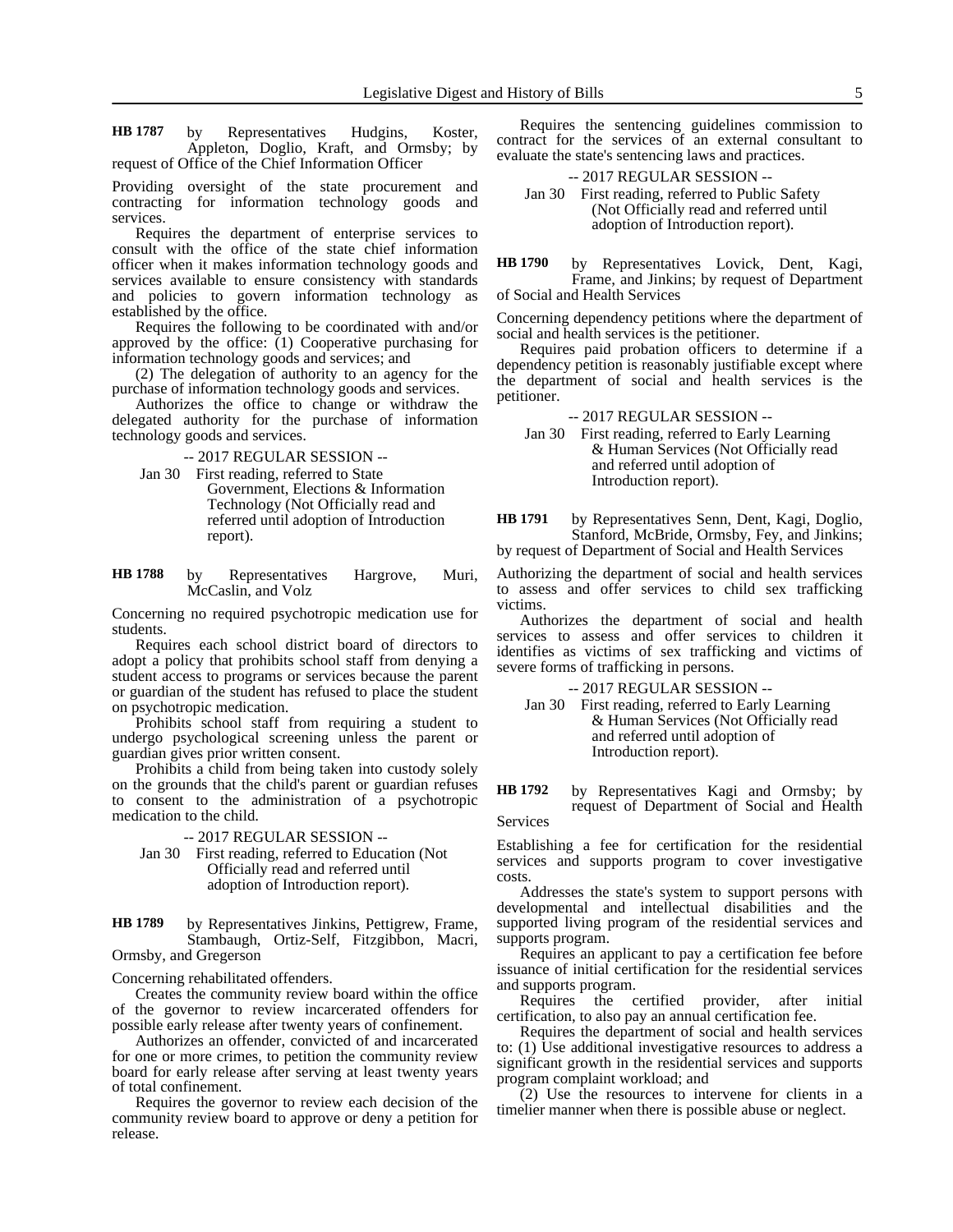Prohibits a fee from being required of governmentoperated programs, the portion of certified residential services and supports clients for whom the program pays licensing fees, or court-appointed receivers.

- -- 2017 REGULAR SESSION --
- Jan 30 First reading, referred to Early Learning & Human Services (Not Officially read and referred until adoption of Introduction report).
- by Representatives Senn, Taylor, Pettigrew, Rodne, Gregerson, and Ormsby **HB 1793**

Increasing academic rigor and streamlining assessment requirements for high school students.

Eliminates the tenth grade assessments in reading, writing, and mathematics and alternative assessment options that students may currently use to obtain a certificate of academic achievement.

Requires students to meet the standard on the smarter balanced English language arts and mathematics assessments administered in high school, or demonstrate by the beginning of their senior year that they have met state standards using the SAT or ACT.

Intends for students who fail to meet the standard to take and pass locally determined courses in their senior year that align with their college or career goals and college and career standards including, when available, high school transition courses and dual credit courses.

Declares it is the intent of the legislature for Washington to administer only the following for high school graduation: The assessment developed with a multistate consortium in English language arts; the assessment developed with a multistate consortium in mathematics; and the statewide assessment in science including, when operational, the comprehensive next generation science standards assessment.

-- 2017 REGULAR SESSION --

Jan 30 First reading, referred to Education (Not Officially read and referred until adoption of Introduction report).

by Representatives Klippert and Jinkins **HB 1794**

Concerning the death investigations account.

Authorizes the state forensic investigations council to authorize expenditures from the council's death investigations account appropriation for the purpose of funding a statewide case management system for coroners and medical examiners.

Requires the council to confer with the state association of coroners and medical examiners in the selection of a statewide system.

-- 2017 REGULAR SESSION --

- Jan 30 First reading, referred to Appropriations (Not Officially read and referred until adoption of Introduction report).
- by Representatives Kloba, Farrell, Stambaugh, Stokesbary, Fitzgibbon, Doglio, Stanford, and McBride **HB 1795**

Creating the Cooper Jones bicyclist safety advisory council.

Requires the traffic safety commission to convene the Cooper Jones bicyclist safety advisory council to review and analyze data related to bicyclist fatalities and serious injuries to identify points at which the transportation system can be improved and to identify patterns in bicyclist fatalities and serious injuries.

Expires June 30, 2021.

-- 2017 REGULAR SESSION --

Jan 30 First reading, referred to Transportation (Not Officially read and referred until adoption of Introduction report).

by Representatives Farrell, Kilduff, Doglio, Robinson, Stanford, Hudgins, McBride, Macri, Ormsby, Frame, Slatter, Jinkins, and Pollet **HB 1796**

Providing reasonable accommodations in the workplace for pregnant women.

Prohibits an employer from failing or refusing to make reasonable accommodation for an employee for pregnancy.

Requires the attorney general to investigate complaints and enforce this act.

-- 2017 REGULAR SESSION --

Jan 30 First reading, referred to Labor & Workplace Standards (Not Officially read and referred until adoption of Introduction report).

by Representatives McBride, Kloba, Springer, Robinson, Macri, Frame, Doglio, Chapman, **HB 1797**

Farrell, Sells, Fey, Senn, Jinkins, Gregerson, and Pollet

Concerning encouraging affordable housing development and preservation by providing cities limited sales tax remittance for qualifying investments, providing cities and counties authority to use real estate excise taxes to support affordable housing, and providing cities and counties with councilmanic authority to impose the affordable housing sales tax.

Provides cities limited sales tax remittance for qualifying investments.

Provides cities and counties: (1) With the authority to use real estate excise taxes to support affordable housing; and

(2) With councilmanic authority to impose the affordable housing sales tax.

Requires a city, when the application for a remittance is approved, to create an affordable housing and local infrastructure account to be used for the city's acquisition or construction of affordable housing or local infrastructure.

Requires certain taxes to be used for the development of affordable housing including acquisition, building, rehabilitation, and maintenance and operation of housing for very low, low, and moderate-income persons and those with special needs.

-- 2017 REGULAR SESSION --

Jan 30 First reading, referred to Community Development, Housing & Tribal Affairs (Not Officially read and referred until adoption of Introduction report).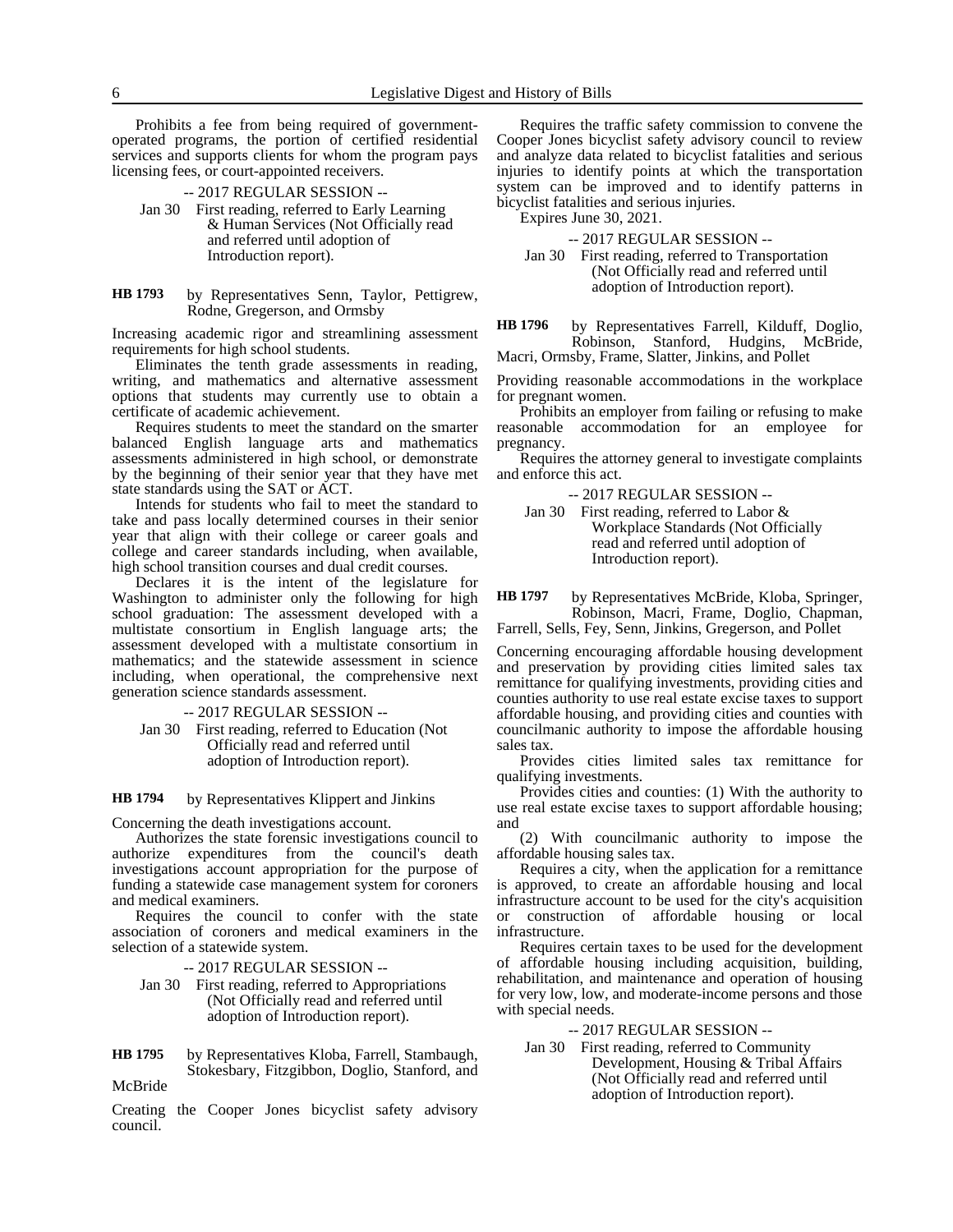by Representatives McBride, Gregerson, Robinson, Appleton, Ormsby, Macri, **HB 1798**

McDonald, Orwall, Reeves, Kagi, Sells, Bergquist, and Pollet

Concerning the sale of manufactured/mobile home communities.

Addresses the sale of manufactured/mobile home communities.

Extends the real estate excise tax exemption for qualified sales of a manufactured/mobile home community.

- -- 2017 REGULAR SESSION --
- Jan 30 First reading, referred to Judiciary (Not Officially read and referred until adoption of Introduction report).

by Representatives Tharinger, Short, Lytton, MacEwen, Chapman, Orcutt, Buys, J. Walsh, Taylor, Shea, Blake, Smith, and McCabe **HB 1799**

Utilizing cooperative agreements with the federal government, such as good neighbor agreements with the United States forest service, to advance forest health in Washington.

Advances forest health by using cooperative agreements with the federal government.

Requires the department of natural resources to: (1) Implement a good neighbor agreement demonstration project designed to determine the value of investing state resources in good neighbor agreement projects with the United States forest service; and

(2) Plan and implement one forest and watershed restoration project on federal lands under a good neighbor agreement with the United States forest service.

-- 2017 REGULAR SESSION --

Jan 30 First reading, referred to Agriculture & Natural Resources (Not Officially read and referred until adoption of Introduction report).

by Representatives Gregerson, Hudgins, Ortiz-Self, Peterson, Orwall, Springer, Lovick, Sells, Stonier, Clibborn, Dolan, McBride, Ryu, Goodman, Macri, Senn, Cody, Hansen, Bergquist, Slatter, Frame, Sawyer, Kloba, Stanford, Pollet, Doglio, Robinson, Wylie, Kagi, Jinkins, Sullivan, Appleton, Fitzgibbon, Ormsby, Reeves, Morris, Tharinger, Fey, Pellicciotti, Pettigrew, Haler, Kilduff, and Farrell **HB 1800**

Enacting the Washington voting rights act.

Establishes the Washington voting rights act of 2017.

-- 2017 REGULAR SESSION --

Jan 30 First reading, referred to State Government, Elections & Information Technology (Not Officially read and referred until adoption of Introduction report).

by Representatives Hayes, Orwall, Smith, and Gregerson **HB 1801**

Concerning city use of state-owned aquatic lands for a publicly owned marina.

Addresses the use of state-owned aquatic lands by a city.

Requires the department of natural resources, for an existing lease between the department and a city that meets certain criteria, to amend the lease in order to comply with this act upon request of the city.

-- 2017 REGULAR SESSION --

Jan 30 First reading, referred to Environment (Not Officially read and referred until adoption of Introduction report).

by Representatives Reeves, Springer, Kilduff, Farrell, Appleton, Stonier, Stanford, Kloba, Frame, Ryu, Tharinger, Pellicciotti, Macri, Chapman, Fitzgibbon, Jinkins, Orwall, Doglio, Lovick, Riccelli, Peterson, Gregerson, Blake, Ortiz-Self, Ormsby, Bergquist, Fey, and Pollet **HB 1802**

Increasing the access of veterans, military service members, and military spouses to shared leave in state employment.

Requires an agency head to allow employees who are current or former uniformed service members, and their military spouses, to access shared leave from the uniformed service shared leave pool upon employment.

Allows an employee, who has been called to service in the uniformed services and is eligible for shared leave, to request shared leave from the leave pool at any time during employment with the state.

-- 2017 REGULAR SESSION --

Jan 30 First reading, referred to Community Development, Housing & Tribal Affairs (Not Officially read and referred until adoption of Introduction report).

by Representative Kirby **HB 1803**

Concerning motorcycle helmet use.

Prohibits a person under the age of eighteen to operate or ride upon a motorcycle, motor-driven cycle, or moped on a state highway, county road, or city street unless wearing upon his or her head a motorcycle helmet.

-- 2017 REGULAR SESSION --

Jan 30 First reading, referred to Transportation (Not Officially read and referred until adoption of Introduction report).

by Representatives Kirby and Ormsby **HB 1804**

Addressing financial responsibility insurance requirements with respect to motorcycles, motor-driven cycles, and mopeds.

Requires a person, who is at least eighteen years old, to be insured under a motor vehicle liability policy with certain liability limits or satisfy certain other requirements if the person is operating a motorcycle, a motor-driven cycle, or a moped, and the person is not wearing a motorcycle helmet.

Exempts a person wearing a motorcycle helmet from the requirement above.

-- 2017 REGULAR SESSION --

Jan 30 First reading, referred to Business & Financial Services (Not Officially read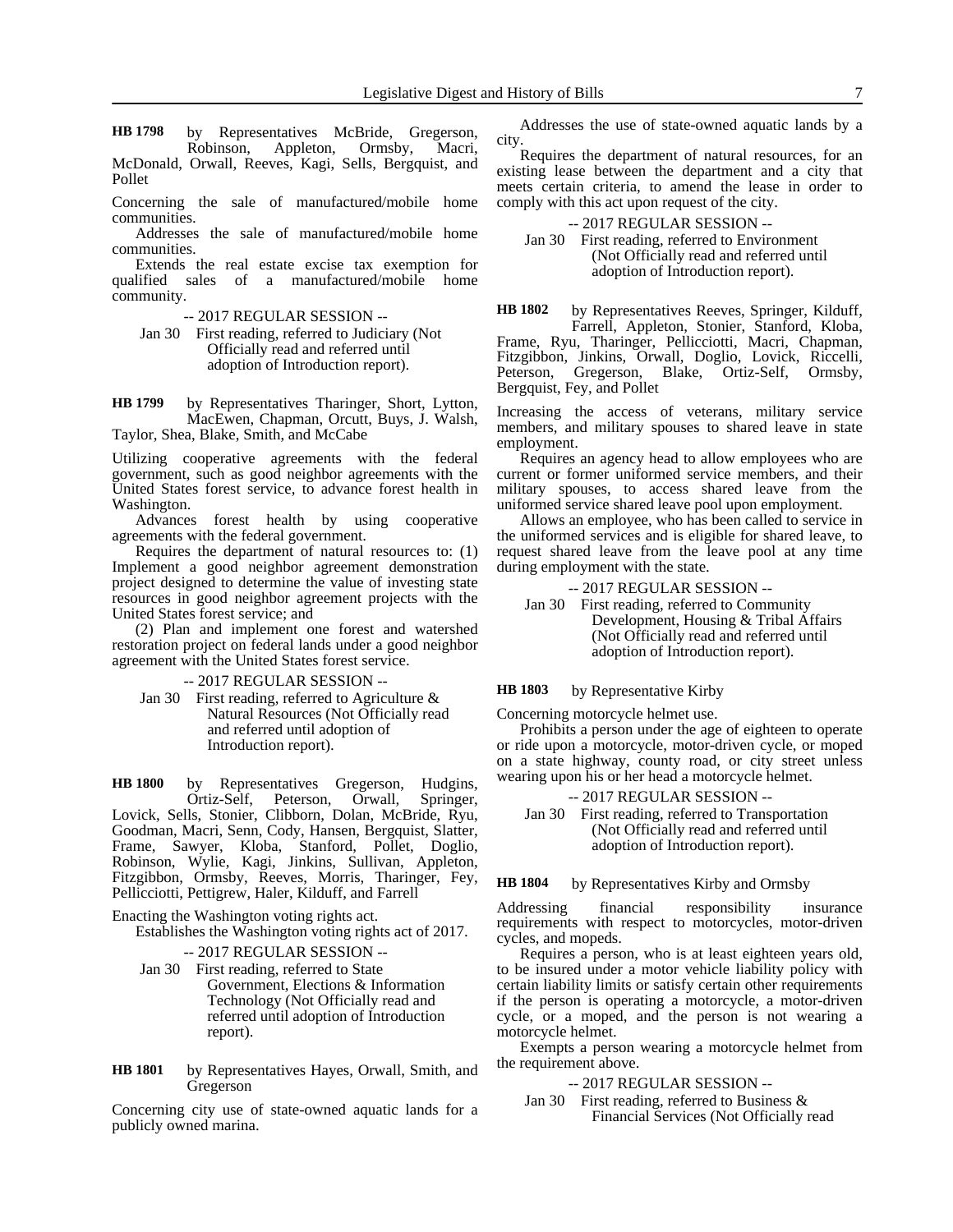and referred until adoption of Introduction report).

by Representatives Farrell, McBride, Peterson, Stanford, Goodman, Fitzgibbon, Bergquist, Macri, Doglio, Hudgins, Reeves, Ormsby, Frame, Jinkins, and Pollet **HB 1805**

Beginning to address the issue of contaminated drinking water stemming from the lead content in drinking water infrastructure, including pipes, connections, and fixtures.

Requires public water systems to: (1) By July 1, 2020, fully replace all lead service lines located at or connecting to a school or an early childhood program;

(2) By July 1, 2030, fully replace all lead service lines located within its service area;

(3) Bear the cost associated with the replacement regardless of ownership of any portion of the service line; and

(4) Perform lead service line replacements in coordination with the school district, school or early childhood program, or relevant local government, as applicable.

Allows money in the public works assistance account to be used to support the required activities mentioned above.

-- 2017 REGULAR SESSION --

Jan 30 First reading, referred to Environment (Not Officially read and referred until adoption of Introduction report).

by Representatives Pellicciotti, Lovick, Dolan, Goodman, Stanford, Riccelli, Ryu, Bergquist, **HB 1806**

Kilduff, Pollet, Sells, Orwall, Robinson, Stonier, Macri, Clibborn, Pettigrew, Chapman, Gregerson, McBride, Tharinger, Fitzgibbon, Wylie, Sawyer, Appleton, Doglio, Hudgins, Farrell, Ormsby, Senn, Fey, Frame, and Jinkins

Increasing monetary penalties for crimes committed by corporations.

Addresses the penalties imposed for criminal offenses by corporations.

-- 2017 REGULAR SESSION --

Jan 30 First reading, referred to Public Safety (Not Officially read and referred until adoption of Introduction report).

by Representatives Pellicciotti, Hudgins, Riccelli, Orwall, Kirby, Macri, Pollet, Appleton, Wylie, Fitzgibbon, Sawyer, Frame, Lovick, Reeves, Slatter, Chapman, Ryu, Kagi, Doglio, Ortiz-Self, McBride, Farrell, Ormsby, and Bergquist **HB 1807**

Increasing transparency of contributions by creating the Washington state DISCLOSE act of 2017.

Establishes the democracy is strengthened by casting light on spending in elections act of  $2017$ , also known as the Washington state DISCLOSE act of 2017, to close campaign finance disclosure loopholes and require the disclosure of contributions and expenditures by nonprofit organizations that participate significantly in this state's elections.

-- 2017 REGULAR SESSION --

Jan 30 First reading, referred to State Government, Elections & Information Technology (Not Officially read and referred until adoption of Introduction report).

by Representatives Clibborn, McDonald, **HB 1808**

Kagi, Caldier, Senn, Graves, Lovick, Dent, McBride, Farrell, Wylie, Slatter, Macri, Doglio, Robinson, Ortiz-Self, Ormsby, Sells, Fey, Frame, Muri, Riccelli, Springer, Jinkins, Gregerson, Stanford, and Pollet

Providing support for foster youth in obtaining drivers' licenses and automobile liability insurance.

Requires the department of social and health services to contract with a private nonprofit organization to provide driver's license support for foster youth, including youth receiving extended foster care services.

Makes an appropriation from the highway safety fund to the department of social and health services for the purposes of this act.

-- 2017 REGULAR SESSION --

Jan 30 First reading, referred to Transportation (Not Officially read and referred until adoption of Introduction report).

#### by Representatives Fey, Orcutt, and McBride **HB 1809**

Concerning tax credits for clean alternative fuel commercial vehicles.

Increases the amount of maximum credit against business and occupation taxes and public utility taxes for each clean alternative fuel commercial vehicle.

Allows a person who is applying for credit to apply for multiple vehicles on the same application, but the application must include the required information for each vehicle.

Revises the definition of "commercial vehicle" to include a commercial vehicle that is used for the transportation of passengers, and requires those commercial vehicles to be operated by an auto transportation company.

-- 2017 REGULAR SESSION --

Jan 30 First reading, referred to Finance (Not Officially read and referred until adoption of Introduction report).

#### by Representatives Cody, Graves, and Macri **HB 1810**

Concerning obligations of mental health professionals.

Requires a mental health professional or an individual health care provider providing mental health services to a patient to warn or to take reasonable precautions to provide protection from a patient's violent behavior only if the patient has communicated to the mental health professional or individual health care provider an actual threat of physical violence against a reasonably identifiable victim or victims.

-- 2017 REGULAR SESSION --

Jan 30 First reading, referred to Judiciary (Not Officially read and referred until adoption of Introduction report).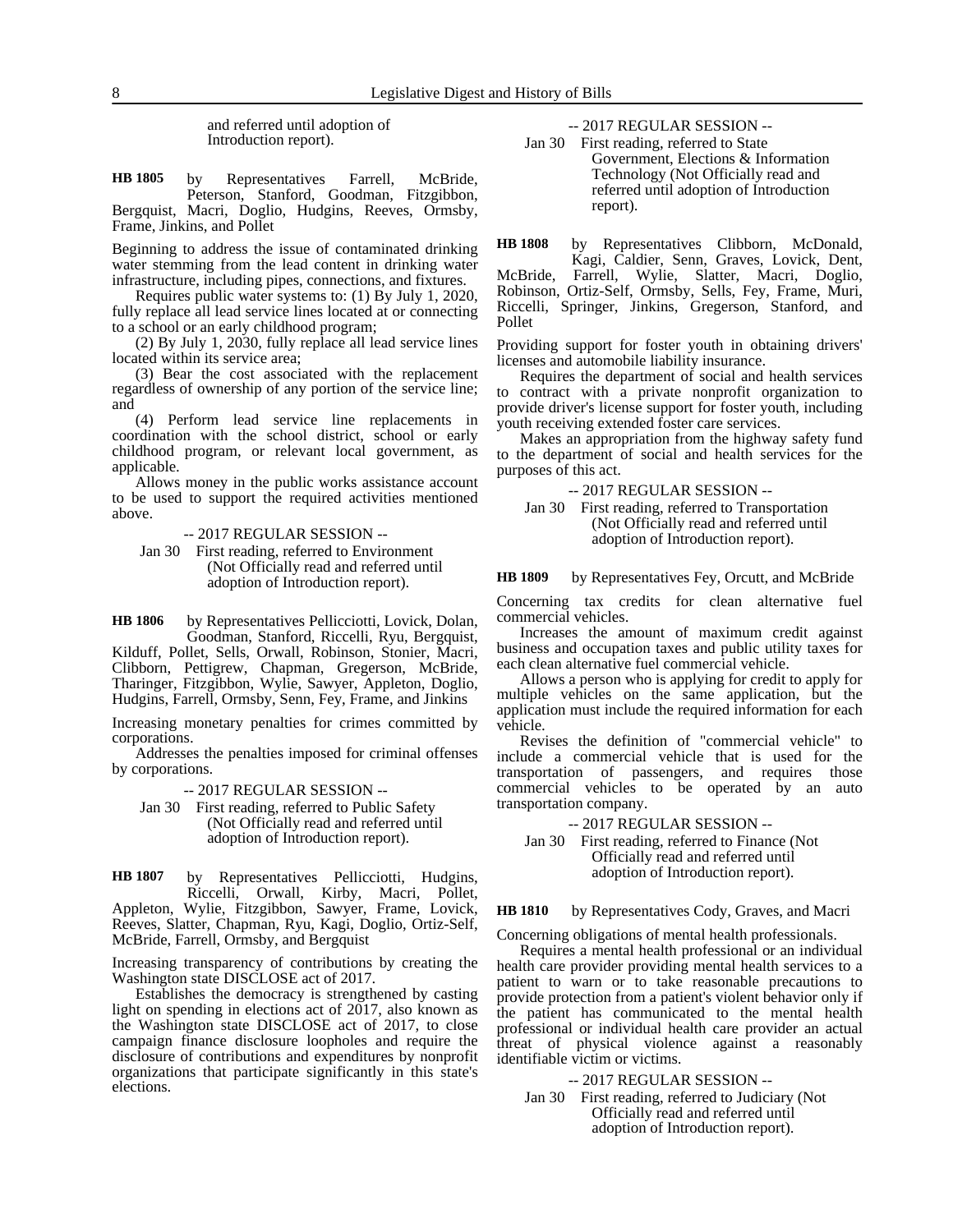by Representatives Jinkins, Caldier, and Cody **HB 1811**

Concerning notice of material changes to the operations or governance structure of a health care provider or provider organization.

Requires each party to a transaction that results in a material change to the operations or governance structure of a provider or provider organization to submit written notice to the attorney general of the material change.

Requires a provider or provider organization that conducts business in this state, and files a premerger notification with the federal trade commission or the United States department of justice, to provide written notification to the attorney general of the filing and, upon request of the attorney general, provide a copy of the merger, acquisition, or other information.

-- 2017 REGULAR SESSION --

Jan 30 First reading, referred to Health Care & Wellness (Not Officially read and referred until adoption of Introduction report).

by Representatives Dolan, Koster, Farrell, Robinson, Blake, Griffey, Muri, Doglio, Stanford, Frame, Sawyer, Lovick, and Santos **HB 1812**

Designating the pine mushroom as the official state fungi. Designates the pine mushroom as the official state fungi.

#### -- 2017 REGULAR SESSION --

- Jan 30 First reading, referred to State Government, Elections & Information Technology (Not Officially read and referred until adoption of Introduction report).
- by Representatives Kloba and Harmsworth; by request of Department of Licensing **HB 1813**

Aligning existing definitions and practices to establish a uniform process for updating addresses of record and make conforming amendments to statutes administered by the department of licensing.

Establishes a uniform process for updating addresses of record and makes conforming amendments to statutes administered by the department of licensing by aligning existing definitions and practices.

- -- 2017 REGULAR SESSION --
- Jan 30 First reading, referred to Transportation (Not Officially read and referred until adoption of Introduction report).

by Representatives Goodman and Ortiz-Self; by request of Department of Social and Health Services **HB 1814**

Concerning notification requirements for the department of social and health services.

Modifies service and notice requirements of the department of social and health services.

- -- 2017 REGULAR SESSION --
- Jan 30 First reading, referred to Early Learning & Human Services (Not Officially read

and referred until adoption of Introduction report).

by Representatives Kilduff, Rodne, Senn, Muri, Lovick, Ortiz-Self, Orwall, and Frame; by request of Department of Social and Health Services **HB 1815**

Concerning the rights of an alleged parent in dependency proceedings.

Revises the definition of "parent" for purposes of chapter 13.04 RCW (the basic juvenile court act) and provides a definition for "parent" for purposes of chapter 13.34 RCW (the juvenile court act).

-- 2017 REGULAR SESSION --

Jan 30 First reading, referred to Early Learning & Human Services (Not Officially read and referred until adoption of Introduction report).

by Representatives Frame, Goodman, Lovick, Ortiz-Self, Kilduff, Muri, Doglio, Macri, and Fey; by request of Department of Social and Health Services **HB 1816**

Concerning information sharing related to implementation of the homeless youth prevention and protection act of 2015.

Authorizes the department of social and health services to disclose to the department of commerce and certain contracted providers, only those confidential child welfare records that pertain to or may assist with meeting the service needs of foster youth who are admitted to crisis residential centers or HOPE centers under contract with the office of homeless youth prevention and protection.

Changes certain duties of the department of commerce and the department of social and health services with regard to the homeless youth prevention and protection act of 2015.

-- 2017 REGULAR SESSION --

Jan 30 First reading, referred to Early Learning & Human Services (Not Officially read and referred until adoption of Introduction report).

by Representatives Stokesbary, Kraft, and Irwin **HB 1817**

Improving state budgeting through zero-based budget reviews.

Establishes the zero-based budget review process to provide more thorough analysis of the programs and services provided by state agencies and to better prioritize the expenditure of public resources.

-- 2017 REGULAR SESSION --

Jan 30 First reading, referred to Appropriations (Not Officially read and referred until adoption of Introduction report).

by Representatives Stokesbary and Irwin **HB 1818**

Implementing the periodic review of state spending programs.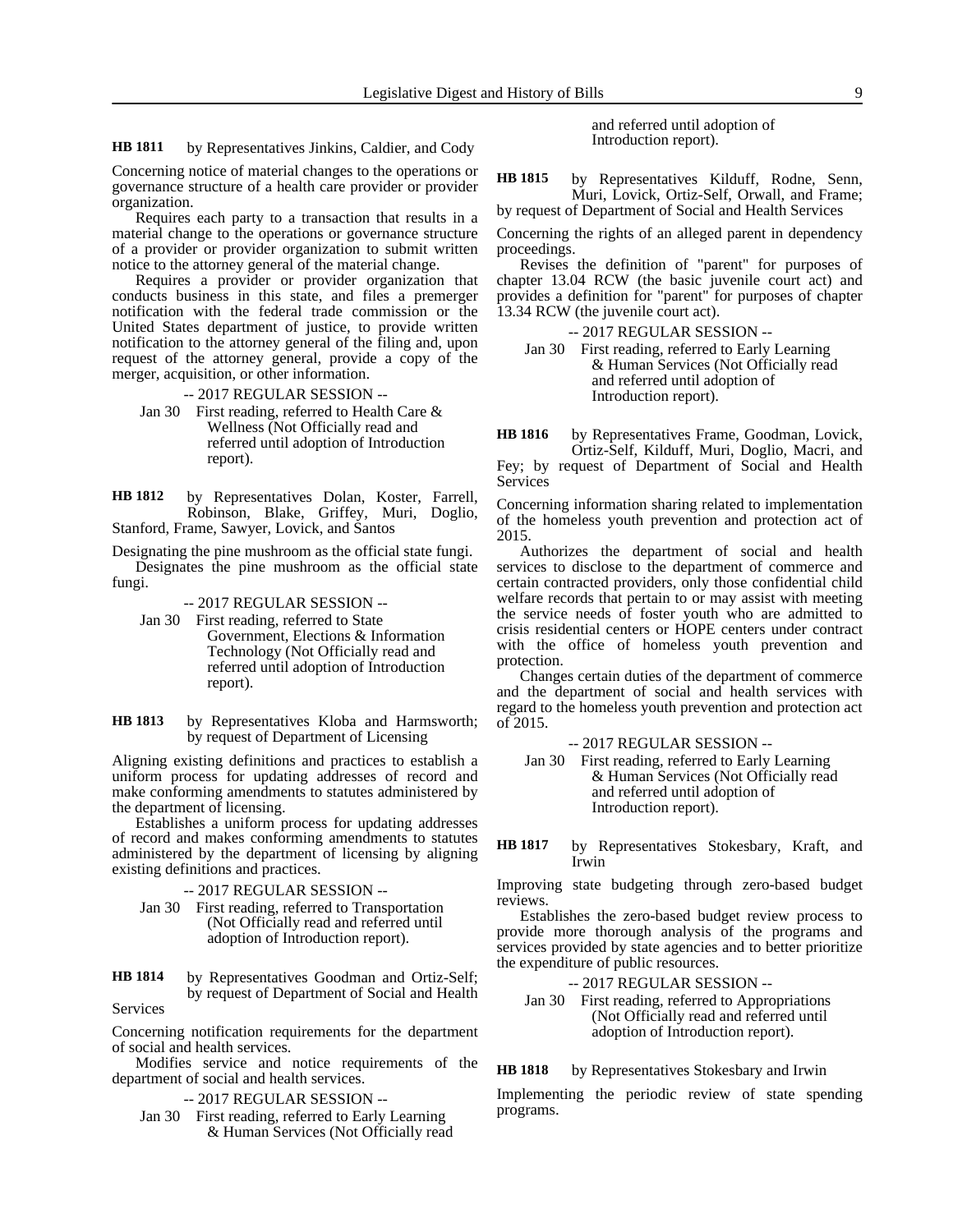Requires a bill that enacts a new statutory state spending program to include a state spending performance statement.

Requires a new statutory state spending program to include an expiration date no more than ten years from the effective date of the spending program.

Requires the joint legislative audit and review committee to review new statutory state spending programs according to a schedule developed by the committee.

-- 2017 REGULAR SESSION --

- Jan 30 First reading, referred to Appropriations (Not Officially read and referred until adoption of Introduction report).
- by Representatives Dent, Senn, Kagi, Griffey, Johnson, and McBride **HB 1819**

Reducing certain documentation and paperwork requirements in order to improve children's mental health and safety.

Provides requirements of the department of social and health services with regard to: (1) Rules adopted relating to behavioral health services; and

(2) Audits conducted relating to behavioral health services.

Requires the department of social and health services to immediately perform a review of casework documentation and paperwork requirements for social workers with the department who provide services to children.

-- 2017 REGULAR SESSION --

- Jan 30 First reading, referred to Early Learning & Human Services (Not Officially read and referred until adoption of Introduction report).
- Feb 1 Scheduled for public hearing in the House Committee on Early Learning & Human Services at 1:30 PM. (Subject to change)

### **House Joint Resolutions**

by Representatives Stonier, Dolan, Sawyer, Peterson, Doglio, Gregerson, Frame, Senn, Stanford, Chapman, Riccelli, Kilduff, Robinson, Lytton, Fitzgibbon, Hudgins, Ryu, Farrell, Macri, Ormsby, Bergquist, Slatter, Jinkins, Santos, and Pollet **HJR 4203**

Amending the Constitution to allow a simple majority of voters voting to authorize school district bonds.

Proposes an amendment to the state Constitution to allow a simple majority of voters voting to authorize school district bonds.

-- 2017 REGULAR SESSION --

Jan 30 First reading, referred to Education (Not Officially read and referred until adoption of Introduction report).

by Representatives Muri, Gregerson, Kilduff, Hudgins, McBride, Ormsby, Bergquist, Slatter, Jinkins, and Santos **HJR 4204**

Amending the Constitution to provide for a simple majority of voters voting to authorize school district bonds at general elections.

Proposes an amendment to the state Constitution to provide for a simple majority of voters voting to authorize school district bonds at general elections.

-- 2017 REGULAR SESSION --

Jan 30 First reading, referred to Education (Not Officially read and referred until adoption of Introduction report).

#### by Representative MacEwen **HJR 4205**

Ensuring the timely enactment of biennial operating appropriations legislation.

Proposes an amendment to the state Constitution to ensure the timely enactment of biennial operating appropriations legislation.

- -- 2017 REGULAR SESSION --
- Jan 30 First reading, referred to Appropriations (Not Officially read and referred until adoption of Introduction report).

# **Senate Bills**

by Senate Committee on Local Government (originally sponsored by Senators Palumbo, Kuderer, Fain, Billig, and Rossi) **SB 5138-S**

Concerning metropolitan park districts.

(DIGEST OF PROPOSED 1ST SUBSTITUTE) Addresses metropolitan park districts.

- -- 2017 REGULAR SESSION --
- Jan 19 Public hearing in the Senate Committee on Local Government at 1:30 PM.
- Jan 26 LGOV Majority; 1st substitute bill be substituted, do pass. Executive action taken in the Senate

Committee on Local Government at 1:30 PM.

- Jan 27 Passed to Rules Committee for second reading.
- by Senators Billig, Miloscia, Hunt, Zeiger, Kuderer, Keiser, Rolfes, and Hasegawa **SB 5570**

Concerning certification of the level of foreign national ownership for corporations that participate in Washington state elections.

Requires each treasurer, candidate, and political committee to include the following in the report they file with the public disclosure commission: A certification from each corporation making a contribution to the candidate or political committee that, in compliance with the federal foreign agents registration act, the corporation's ownership comprises less than fifty percent foreign nationals.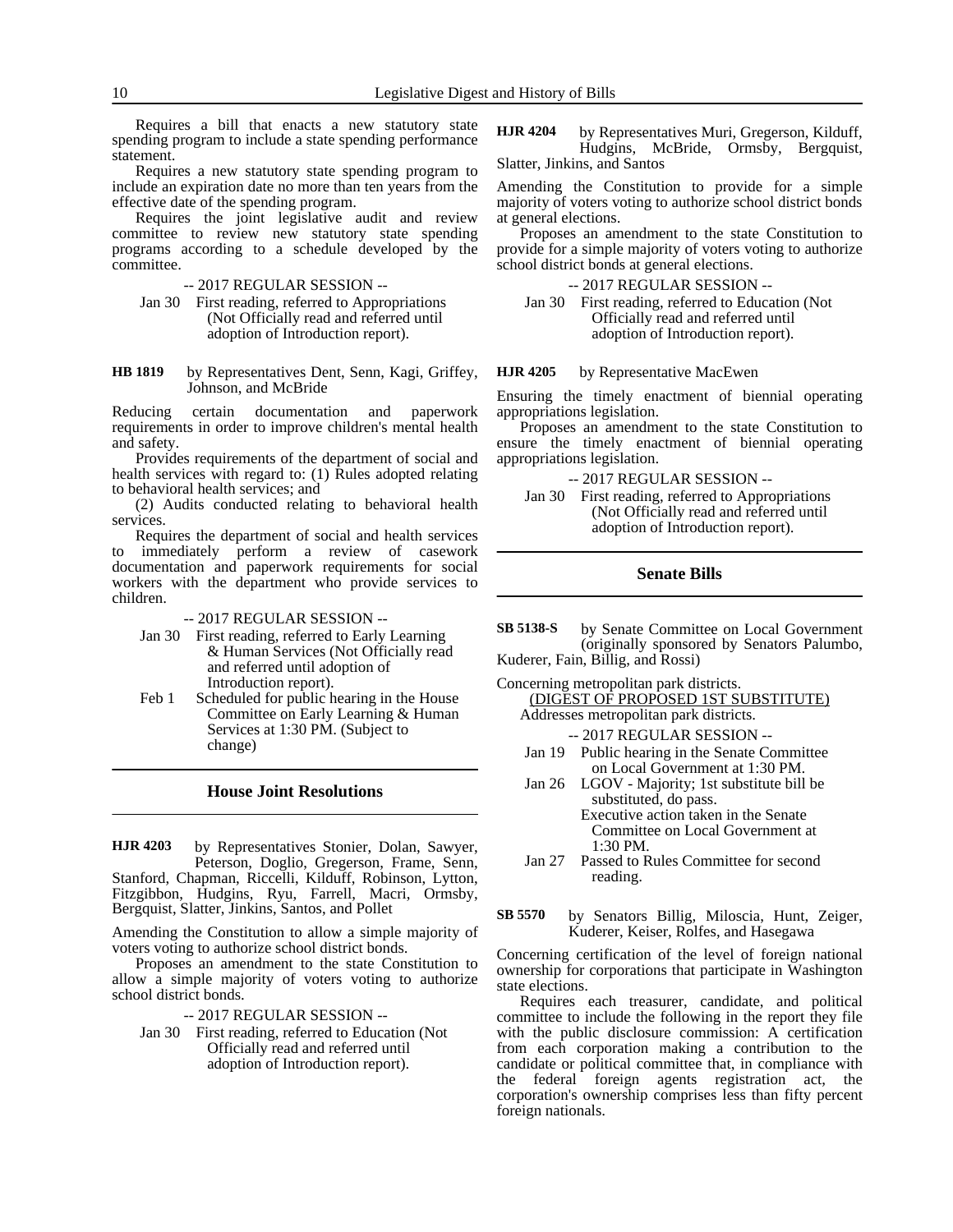-- 2017 REGULAR SESSION -- Jan 30 First reading, referred to State Government.

by Senators Palumbo, Hunt, Hobbs, Billig, Rivers, Mullet, Saldaña, and Kuderer **SB 5571**

Requiring composting and recycling in public schools.

Requires public schools to offer students the opportunity to compost their food waste and to recycle.

Requires the state to provide: (1) Free pickup of compost; and

(2) Bins and compost bags for public schools.

-- 2017 REGULAR SESSION --

Jan 30 First reading, referred to Early Learning & K-12 Education.

#### by Senators Hunt and Miloscia; by request of Office of the Chief Information Officer **SB 5572**

Providing oversight of the state procurement and contracting for information technology goods and services.

Requires the department of enterprise services to consult with the office of the state chief information officer when it makes information technology goods and services available to ensure consistency with standards and policies to govern information technology as established by the office.

Requires the following to be coordinated with and/or approved by the office: (1) Cooperative purchasing for information technology goods and services; and

(2) The delegation of authority to an agency for the purchase of information technology goods and services.

Authorizes the office to change or withdraw the delegated authority for the purchase of information technology goods and services.

-- 2017 REGULAR SESSION --

Jan 30 First reading, referred to State Government.

by Senators McCoy, Hunt, and Miloscia; by request of Office of the Chief Information **Officer SB 5573**

Increasing membership of the state interoperability executive committee in order to foster interoperability.

Changes the composition of the state interoperability executive committee.

-- 2017 REGULAR SESSION -- Jan 30 First reading, referred to State Government.

#### by Senators Keiser and Bailey **SB 5574**

Concerning the maintenance and disclosure of health care declarations.

Requires the department of health to contract with an entity, which may be a private organization or another state that operates a similar registry, to coordinate and manage the statewide health care declarations registry in compliance with certain standards.

-- 2017 REGULAR SESSION --

Jan 30 First reading, referred to Health Care.

by Senators Palumbo, Miloscia, Frockt, Zeiger, Wellman, Takko, Hobbs, Brown, Rolfes, Hunt, Hasegawa, Cleveland, Baumgartner, Becker, Keiser, Liias, Billig, Carlyle, Conway, Saldaña, and Kuderer **SB 5575**

Including highway workers employed on a transportation project by a contractor in the tuition and fee exemption for children and surviving spouses of highway workers.

Exempts the following from the tuition fees and services and activities fees at the state universities, regional universities, and The Evergreen State College: The children and surviving spouse of a highway worker, who lost his or her life or became totally disabled while on the job, while employed by either a general contractor or a subcontractor on a transportation project.

### -- 2017 REGULAR SESSION --

Jan 30 First reading, referred to Ways & Means.

by Senators Keiser, Fortunato, Conway, Miloscia, Hobbs, Takko, Wilson, Hasegawa, Wellman, and Saldaña **SB 5576**

Addressing compliance with apprenticeship utilization requirements.

Modifies public works provisions with regard to compliance with apprenticeship utilization requirements.

-- 2017 REGULAR SESSION --

Jan 30 First reading, referred to Commerce, Labor & Sports.

#### by Senators Conway and Keiser **SB 5577**

Concerning the rights and obligations associated with incapacitated persons and other vulnerable adults.

Prohibits a guardian or limited guardian from restricting an incapacitated person's or other vulnerable adult's right to communicate, visit, interact, or otherwise associate with persons of the incapacitated person's or vulnerable adult's choosing.

Requires a guardian or limited guardian of an incapacitated person to inform certain persons, within five days, after the incapacitated person: (1) Makes a change in residence;

(2) Has been admitted to a medical facility for emergency or acute care; or

 $(3)$  Dies.

Requires the office of public guardianship, in partnership with the office of the state long-term care ombuds, to develop and offer training targeted to the legal community and persons working in long-term care facilities.

#### -- 2017 REGULAR SESSION --

Jan 30 First reading, referred to Human Services, Mental Health & Housing.

#### by Senator Pearson **SB 5578**

Concerning the release of sex offender information.

Requires local law enforcement agencies to consider certain guidelines in determining the extent of public disclosure and requires the agencies to, for offenders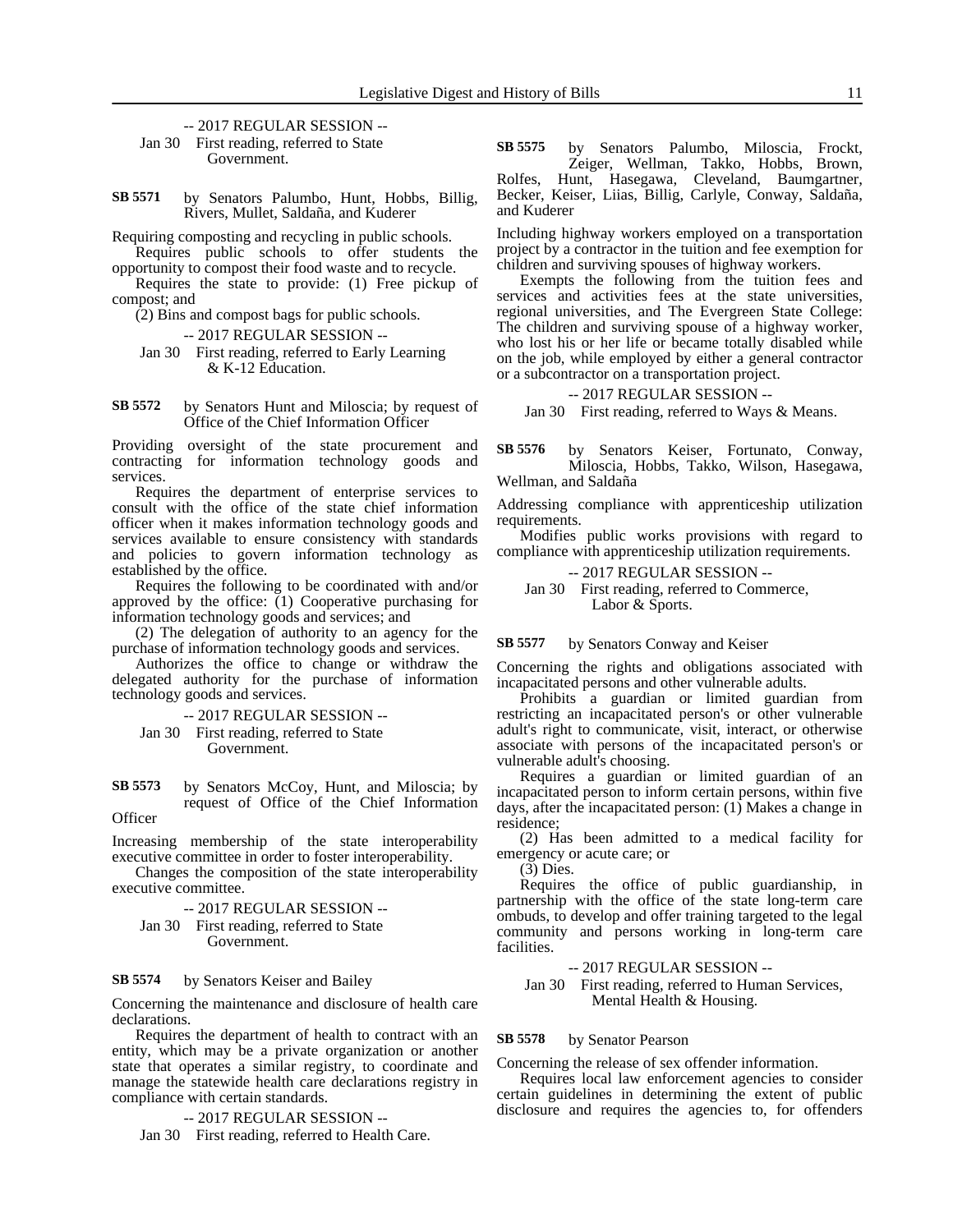classified as risk level I, share information with an individual who requests the information.

-- 2017 REGULAR SESSION --

Jan 30 First reading, referred to Law & Justice.

by Senators Rivers and Keiser **SB 5579**

Concerning balance billing.

Establishes the cost transparency and balance billing protection act.

Requires a governing body of a hospital to require that providers who are granted professional privileges must be an employee, part of its medical staff, or have a contract with the hospital to perform services in the hospital.

Requires a hospital to provide notice on its web site that lists the names and hyperlinks for direct access to the web sites for each health carrier for which the facility contracts.

### -- 2017 REGULAR SESSION --

Jan 30 First reading, referred to Health Care.

by Senator O'Ban; by request of Department of Social and Health Services **SB 5580**

Concerning professionals qualified to examine individuals in the mental health and substance use disorder treatment systems.

Corrects a technical oversight by recognizing a designated chemical dependency specialist as one of the qualified examining professionals authorized to sign an initial fourteen-day substance use disorder detention petition during the interim period between June 28, 2016, and April 1, 2018.

-- 2017 REGULAR SESSION --

Jan 30 First reading, referred to Human Services, Mental Health & Housing.

#### by Senators Angel and Mullet **SB 5581**

Authorizing public hospital districts to participate in selfinsurance risk pools with nonprofit hospitals.

Authorizes a public benefit hospital entity to: (1) Join or form a self-insurance program together with other public benefit hospital entities;

(2) Jointly purchase insurance or reinsurance with other public benefit hospital entities for property and liability risks; and

(3) Contract for or hire personnel to provide risk management, claims, and administrative services.

Exempts a joint self-insurance program from insurance premium taxes, certain assessed fees, business and occupation taxes, and assigned risk plans or joint underwriting associations.

-- 2017 REGULAR SESSION --

Jan 30 First reading, referred to Financial Institutions & Insurance.

Feb 2 Scheduled for public hearing in the Senate Committee on Financial Institutions & Insurance at 8:00 AM. (Subject to change)

by Senators Honeyford, Keiser, Pedersen, Rossi, and Conway; by request of Gambling Commission **SB 5582**

Clarifying the limited authority of gambling commission officers.

Authorizes an officer of the gambling commission who is designated with police powers to take action to prevent physical injuries or substantial damages to a person or property under certain circumstances.

### -- 2017 REGULAR SESSION -- Jan 30 First reading, referred to Commerce,

Labor & Sports.

#### by Senator Baumgartner **SB 5583**

Concerning rules and policies of the Washington interscholastic activities association and any voluntary nonprofit entity with the authority over interschool athletic activities and other interschool extracurricular activities for students of a school district.

Addresses proposed rules, policies, and amendments to be applied by the Washington interscholastic activities association and any voluntary nonprofit entity with authority over interschool athletic activities and interschool extracurricular activities for students.

-- 2017 REGULAR SESSION --

Jan 30 First reading, referred to Commerce, Labor & Sports.

#### by Senator Baumgartner **SB 5584**

Concerning college and university presidents.

Requires a person that is appointed to serve as president of a state college, regional university, or state university to be subject to senate confirmation.

Exempts the following from the requirements of the open public meetings act: Meetings of a board of regents or a board of trustees of a four-year institution of higher education for the purpose of selecting a new president of the institution.

Exempts the following from public inspection and copying under the public records act: Documents and materials obtained or created for the purpose of selecting a new president of a four-year institution of higher education.

### -- 2017 REGULAR SESSION --

Jan 30 First reading, referred to Higher Education.

by Senators Ranker, Braun, Rolfes, Fain, Saldaña, Frockt, Conway, and Hasegawa **SB 5585**

Modifying the future teachers conditional scholarship and loan repayment program to increase the number of early elementary teachers.

Revises the future teachers conditional scholarship and loan repayment program to increase the number of early elementary teachers teaching in a classroom in any of the grades kindergarten through three.

#### -- 2017 REGULAR SESSION --

Jan 30 First reading, referred to Ways & Means.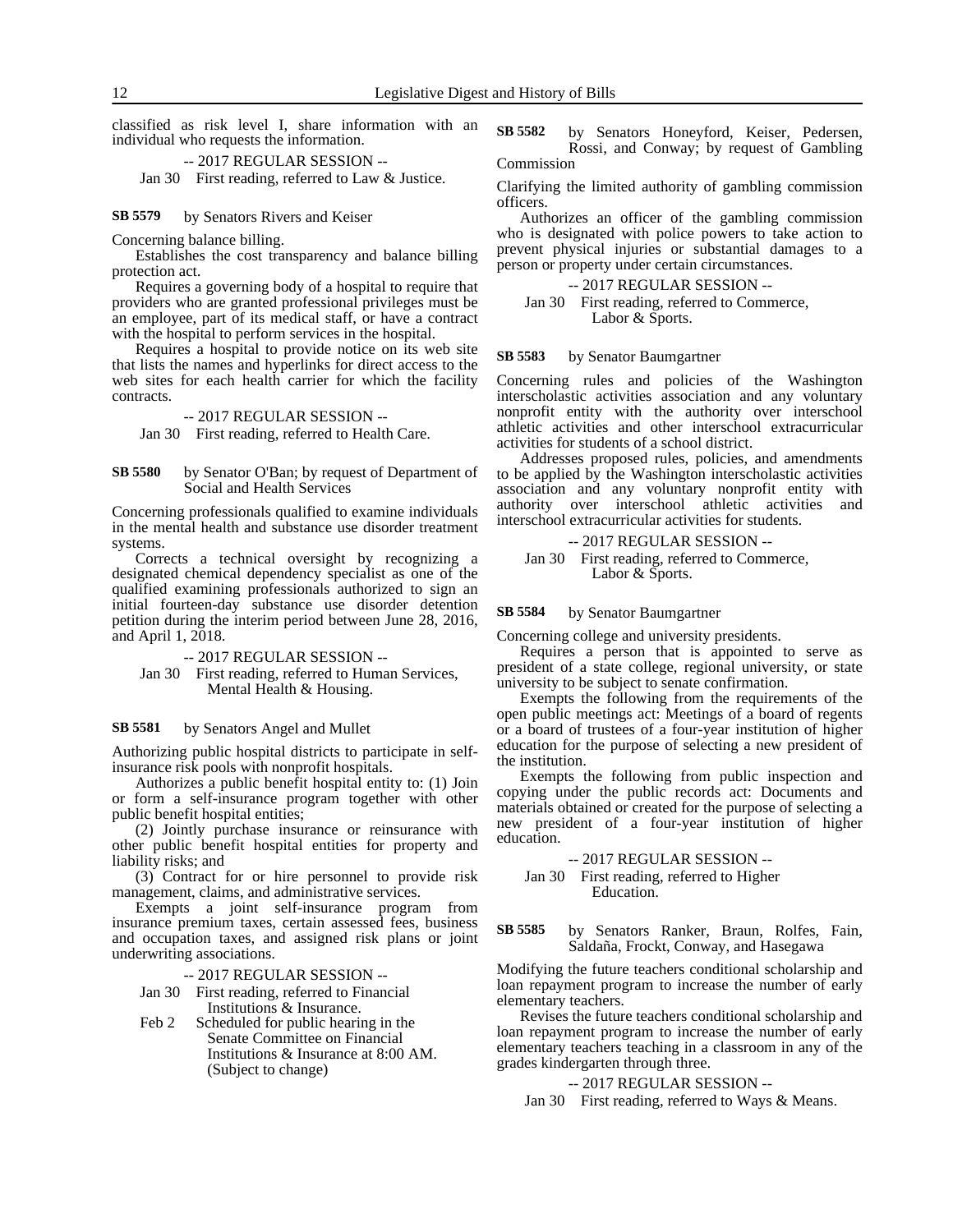by Senators Ranker, Rivers, Kuderer, Cleveland, Miloscia, Mullet, Saldaña, Keiser, Conway, and Hasegawa **SB 5586**

Addressing prescription drug cost transparency.

Requires the office of financial management to use a competitive procurement process to select a data organization to collect, verify, and summarize the prescription drug pricing data provided by issuers and manufacturers.

Requires an issuer to submit certain prescription drug cost and utilization data to the data organization for the previous calendar year.

Requires a covered manufacturer to report certain data for each covered drug to the data organization.

Requires the data organization to compile the data submitted by issuers and manufacturers and: (1) Prepare an annual report for the public and the legislature summarizing the data; and

(2) Provide the report to the office of financial management and the joint select committee on health care oversight.

-- 2017 REGULAR SESSION --

Jan 30 First reading, referred to Health Care.

by Senators Hasegawa, Chase, Hobbs, Mullet, and Keiser **SB 5587**

Addressing the linked deposit program.

Increases the amount of funds that the state treasurer may use for qualifying loans that are made to: (1) A minority or women's business enterprise;

(2) A veteran-owned business; and

(3) A community development financial institution.

-- 2017 REGULAR SESSION --

- Jan 30 First reading, referred to Financial Institutions & Insurance.
- Feb 2 Scheduled for public hearing in the Senate Committee on Financial Institutions & Insurance at 8:00 AM. (Subject to change)

by Senators Hasegawa, Saldaña, Chase, Darneille, Schoesler, McCoy, Hobbs, Pedersen, and Keiser **SB 5588**

Developing information concerning racial disproportionality.

Requires the caseload forecast council to: (1) Before a legislative session, prepare and submit to the legislature a general disproportionality report; and

(2) Establish a procedure for the provision of racial and ethnic impact statements on the effect that legislative bills and resolutions modifying adult felony sentencing will have on racial and ethnic minority groups including the racial and ethnic composition of the criminal justice system.

Requires the office of financial management to coordinate the development of racial impact statements, where applicable.

Requires the office of the superintendent of public instruction, in cooperation with certain entities to establish a procedure for the provision of racial and ethnic impact statements on the effect that legislative bills and resolutions will have on racial and ethnic minority

students including the racial and ethnic composition of K-12 students subject to discipline.

Requires the department of social and health services, in cooperation with certain other entities, to establish a procedure for the provision of racial and ethnic impact statements on the effect that legislative bills and resolutions will have on racial and ethnic minority groups including the racial and ethnic composition of populations receiving assistance from the department.

Requires the minority and justice commission, in consultation with the sentencing guidelines commission, to conduct an evaluation of the implementation of this act and submit a report to the appropriate legislative committees.

-- 2017 REGULAR SESSION --

Jan 30 Held on first reading.

by Senators Keiser and Baumgartner **SB 5589**

Concerning distillery promotional items and spirit sample sales.

Authorizes a distillery to provide, for a charge, samples with nonalcoholic mixers, mixers with alcohol of the distiller's own production, water, and/or ice of spirits of its own production to persons on the premises of the distillery.

-- 2017 REGULAR SESSION --

Jan 30 First reading, referred to Commerce, Labor & Sports.

by Senators Chase, Ericksen, and Hobbs **SB 5590**

Addressing illegal vehicle wrecking operations.

Prohibits a person who engages in the business of wrecking vehicles without a license from advertising or offering to sell, barter, trade, or give a used motor vehicle for used vehicle parts without having received a license.

Authorizes the Washington state patrol to delegate its responsibility, to make periodic inspections of a vehicle wrecker's licensed premises and records, to a city police chief or a county sheriff as long as the state patrol determines that the police chief or sheriff has the same expertise to conduct the inspection as the state patrol.

Requires the department of transportation, the Washington state patrol, the department of revenue, and the department of ecology to form a task force to establish a plan to identify, inspect, and stop or minimize illegal vehicle wrecking operations.

-- 2017 REGULAR SESSION --

Jan 30 First reading, referred to Transportation.

#### by Senators O'Ban and Darneille; by request of Department of Social and Health Services **SB 5591**

Creating efficiencies regarding requirements for license withholding and suspension for noncompliance with a child support order.

Requires a state agency, that issues drivers' licenses, professional or occupational licenses, or recreational or sporting licenses, to withhold, restrict, or suspend the license of a responsible parent when the department of social and health services certifies that parent's name as being a licensee who is not in compliance with a child support order.